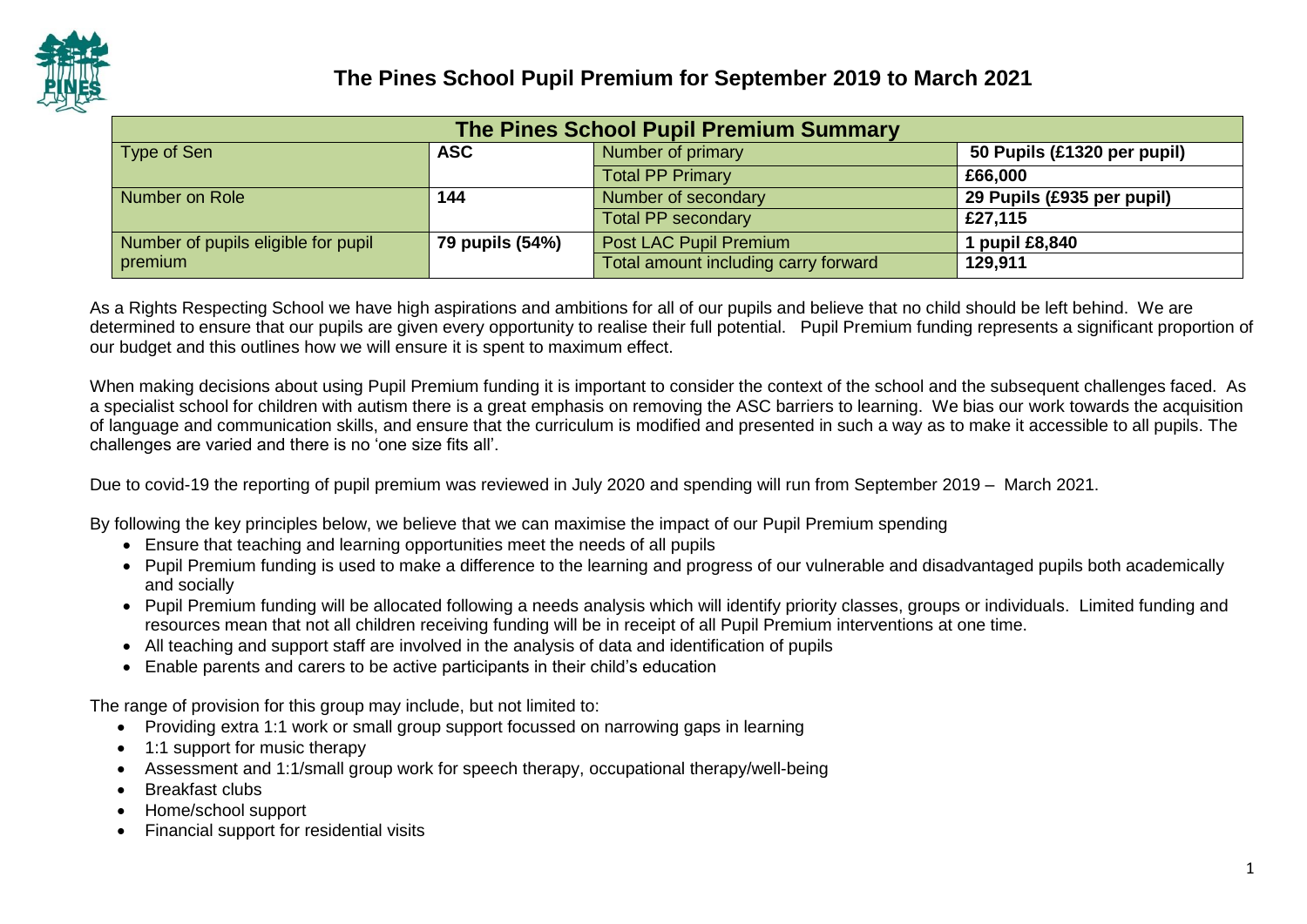- Additional homework opportunities
- Tailoring interventions to the needs of the child

|                        | Data analysis - academic year 2018 -2019                      |     |  |  |  |  |  |  |
|------------------------|---------------------------------------------------------------|-----|--|--|--|--|--|--|
|                        | % Achieving target - PP eligible<br>% Achieving target non PP |     |  |  |  |  |  |  |
| Reading                | <b>73 %</b>                                                   | 99% |  |  |  |  |  |  |
| Writing                | 81%                                                           | 80% |  |  |  |  |  |  |
| Speaking and listening | 83%                                                           | 82% |  |  |  |  |  |  |
| Number                 | 83%                                                           | 86% |  |  |  |  |  |  |
| Geometry               | 82%                                                           | 85% |  |  |  |  |  |  |

| Barriers to future attainment for pupils eligible for PP |                                                                                                              |  |  |  |  |  |
|----------------------------------------------------------|--------------------------------------------------------------------------------------------------------------|--|--|--|--|--|
|                                                          | In School barriers                                                                                           |  |  |  |  |  |
| $\mathsf{A}$                                             | Communication and speaking and listening needs                                                               |  |  |  |  |  |
| $\overline{B}$                                           | Significant learning needs                                                                                   |  |  |  |  |  |
| $\overline{C}$                                           | Pupils need support to develop learning opportunities at home                                                |  |  |  |  |  |
| D                                                        | Pupils have significant SEMH needs and need ongoing support to be able to communicate emotions and feelings. |  |  |  |  |  |
|                                                          | <b>External barriers</b>                                                                                     |  |  |  |  |  |
|                                                          | Challenging behaviour at home                                                                                |  |  |  |  |  |
|                                                          | Pupils from low income families need additional support, e.g. Breakfasts                                     |  |  |  |  |  |

| <b>Desired outcome</b>                         | <b>Chosen</b><br>action/approach    | Approx.<br>cost | <b>Rationale</b>                                                                                         | How will you ensure it is $ $<br>implemented well?                                                                      | <b>Staff</b> | <b>Review</b><br>(March 2021) |
|------------------------------------------------|-------------------------------------|-----------------|----------------------------------------------------------------------------------------------------------|-------------------------------------------------------------------------------------------------------------------------|--------------|-------------------------------|
| (A, D)<br>Increased                            | Music therapy<br>Speech therapy     | £32,000         | Targeted support for<br>pupils to enhance                                                                | Targeted intervention from<br>speech and language                                                                       | LG           |                               |
| communication and<br>social skills and ability | Occupational<br>therapy             |                 | communication                                                                                            | therapist.                                                                                                              | HL           |                               |
| to communicate<br>emotions                     | Speech and<br>language<br>resources |                 | Access to a range of<br>therapeutic support to<br>enable pupils to<br>communicate and self-<br>regulate. | Communication profile for<br>individual pupils<br>Occupational therapy/ music<br>therapy reports<br>End of year reports | <b>JD</b>    |                               |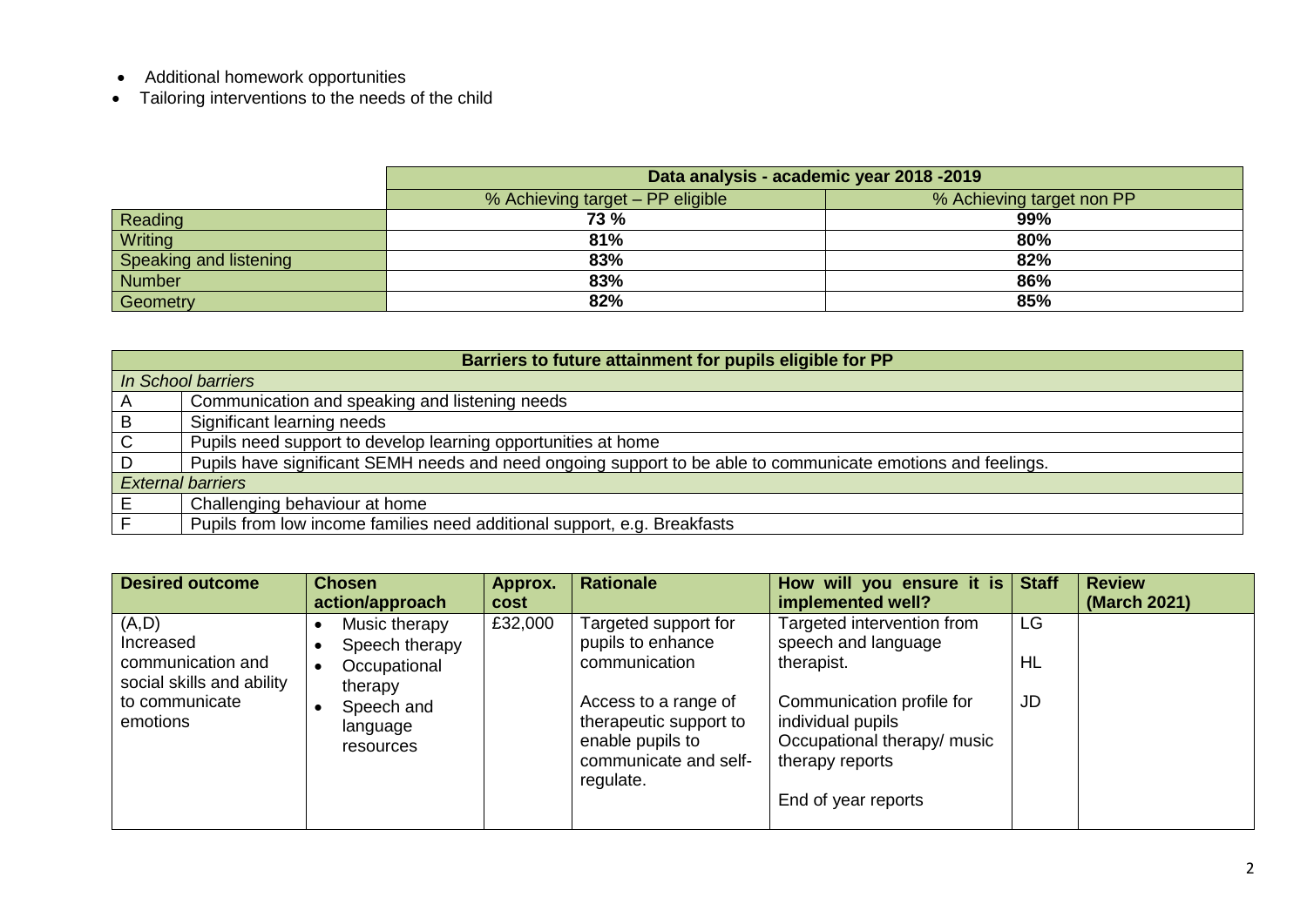|                          |           |                     |         |                           | Personalised programmes of       |            |  |
|--------------------------|-----------|---------------------|---------|---------------------------|----------------------------------|------------|--|
|                          |           |                     |         |                           | therapeutic support              |            |  |
|                          |           |                     |         |                           |                                  |            |  |
|                          |           |                     |         |                           | Evidence of implementation       |            |  |
|                          |           |                     |         |                           | in class.                        |            |  |
| (D,E)                    | $\bullet$ | Home/school         | £13,000 | Parents will get high     | Regular meeting and              | <b>LC</b>  |  |
|                          |           |                     |         |                           | feedback from home/school        | <b>SA</b>  |  |
| Improved pupil           |           | worker to           |         | levels of support to      |                                  |            |  |
| behaviour, parenting     |           | Support families    |         | implement strategies at   | worker.                          | <b>YS</b>  |  |
| skills and parental      |           | providing advice    |         | home to help modify       |                                  |            |  |
| confidence to support    |           | on strategies,      |         | and support behaviours    | Parent questionnaire             |            |  |
| their children           |           | interpreter and     |         |                           |                                  |            |  |
|                          |           | ongoing support     |         | Parents will access a     |                                  |            |  |
|                          |           | throughout the      |         | range of support groups   |                                  |            |  |
|                          |           | year.               |         |                           |                                  |            |  |
|                          | $\bullet$ | Parent              |         | Profile of pupils will be |                                  |            |  |
|                          |           | group/workshops     |         | raised and additional     |                                  |            |  |
|                          |           |                     |         | support can be sourced    |                                  |            |  |
| (F)                      | $\bullet$ | Magic Breakfast     | £515    | Pupils will start the day | Pupils have access daily to      | <b>CMC</b> |  |
| All pupils receive       |           |                     |         | with a healthy breakfast  | healthy breakfast.               |            |  |
| breakfast                |           |                     |         | that will help prepare    |                                  |            |  |
|                          |           |                     |         |                           |                                  |            |  |
|                          |           |                     |         | them for the day ahead.   | Pupils will be able to socialise |            |  |
|                          |           |                     |         |                           | during structured times.         |            |  |
|                          |           |                     |         | Parents will be assured   |                                  |            |  |
|                          |           |                     |         | that a breakfast will be  | Will develop positive            |            |  |
|                          |           |                     |         | provided                  | relationships with peers         |            |  |
| (B)                      | $\bullet$ | To increase the     | £19,000 | Pupils will have          | Pupil progress meetings.         | <b>CT</b>  |  |
| Progress in specific     |           | ratio of staff:     |         | enhanced support to       |                                  |            |  |
| areas of English and     |           | pupils to allow for |         | narrow the gap            | Lesson observations.             |            |  |
| Maths, as identified, is |           | 1:1 teaching        |         |                           |                                  | <b>SLT</b> |  |
| achieved                 |           | during English      |         | Additionally to the       | Progress in read, write inc      |            |  |
|                          |           | and Maths           |         | curriculum in place       | Gap between PP pupils and        |            |  |
|                          |           | lessons             |         |                           | non PP pupils will narrow in     |            |  |
|                          |           |                     |         |                           | <b>Maths</b>                     |            |  |
|                          |           |                     |         |                           |                                  |            |  |
| (D)                      | $\bullet$ | Mentor provided     | 4,500   | Pupils have 1:1 access    | Termly reports of work           | <b>MH</b>  |  |
| To provide a well-being  |           | through Reach       |         | to a mentor to build      | completed and progress by        |            |  |
|                          |           |                     |         |                           |                                  |            |  |
| mentor to support        |           | CIC support         |         | emotional resilience      | pupils.                          |            |  |
| pupils emotional         |           |                     |         |                           |                                  |            |  |
| resilience               |           |                     |         |                           |                                  |            |  |
|                          |           |                     |         |                           |                                  |            |  |